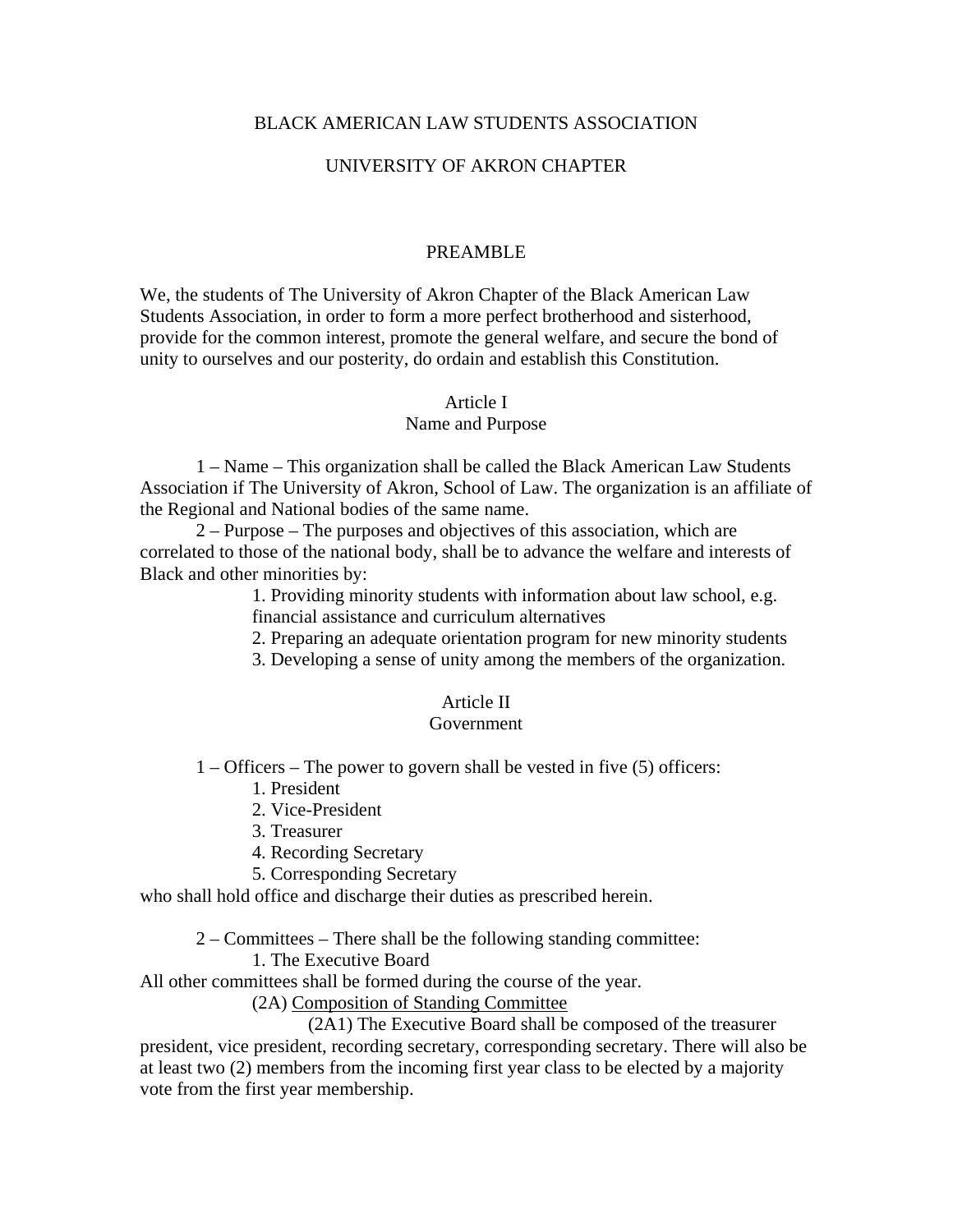#### (2B) Duties and Conduct of Committees

 (2B1) The Executive Board shall at the discretion of the president, or upon its own motion, investigate, formulate, and recommend policy, guidelines for consideration. Such Board shall exercise control and arbitrate conflicts among other ad hoc committees operating in the name of the organization. A report of the Board meetings shall be made by the president to the general body. If a recommendation by the Executive Board has been adopted with less than a 5-vote majority, the minority shall have the option of concurrently presenting a minority opinion.

 In the absence or incapacitation of the president, the Executive Board shall be empowered to make binding executive decision within the province of those expressly granted to the president. In the event that a regular or special meeting of the organization may not be convened in time to make organizational decisions in a situation of emergency, the Executive Board shall be empowered to render such decision for the body. Such decisions made by the Executive Board under conditions of emergency are voidable by two-thirds (2/3) vote of the total membership. In the event that the Executive Board cannot be convened, the president is empowered to make the decision, and such decision is voidable by the Executive Board. Those members of the Board who dissent will not be held accountable for the decision.

3 – Duties, Power, Obligation, and Qualification of Officers

(3A) The president shall be at least a second  $(2<sup>nd</sup>)$  year law student or a first  $(1<sup>st</sup>)$  year student who shall attain the status of second year law student upon entering the fall term. The president shall call and preside at meetings, call special meetings or emergency meetings, create ad hoc committees, release all official BLASA statements and execute all other duties necessary to carry out the office of the presidency.

(3B) The vice-president shall be a second  $(2<sup>nd</sup>)$  year law student or a first  $(1<sup>st</sup>)$  year student who shall attain the status of second year law student upon entering the fall term. The vice-president shall preside over meetings in the absence of the president. In the event of vacancy in the presidency, the vice-president shall preside over a special election, as prescribed in the Bylaws, and shall also serve as acting president until such election is conducted.

 (3C) The treasurer shall collect and disburse organizational funds and dues, shall keep records of expenditures and revenue and shall attach a financial statement to the minutes of the regularly schedules meetings; such records shall be made public upon request.

 (3D) The recording secretary shall be responsible for the taking of minutes at regular, special and emergency meetings as well as Executive Board meetings; shall be responsible for circulating or making available an agenda of each regularly scheduled meeting prior to the meeting; shall present at each regular the minutes of the last regular meeting; and shall be responsible for all such other duties consistent with the office of recording secretary. The recording secretary shall also be responsible for all internal organizational communication.

 (3E) The corresponding secretary shall be responsible for all external communications. In conjunction with a staff secretary, where there is one, the corresponding secretary shall answer all correspondence to BALSA and post correspondence and other notices on the bulletin board. In the event of a vacancy of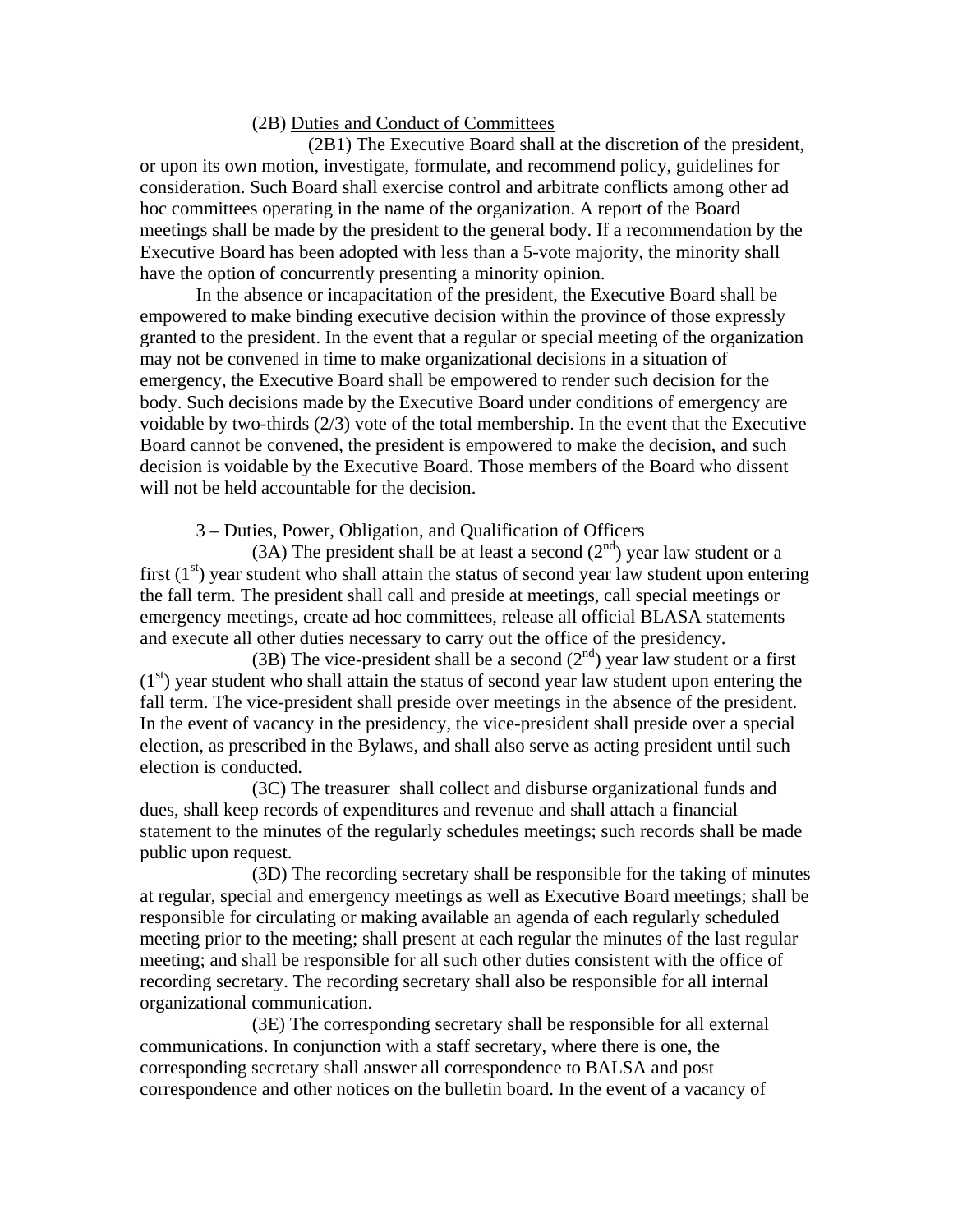office, i.e., president, vice-president, etc., the corresponding secretary shall call a special election.

4 – Nomination, Election, and Installation of Officers

 (4A) All nominations for the officer of president, vice-president, recording secretary, corresponding secretary, and treasurer, shall be confirmed at a special meeting not later than the second week in April. Nominations shall be accepted from the floor on the day of the special meeting only when there are less than two (2) candidates for any office. A nominee shall not be a candidate for more than one office. No write-in candidates shall be accepted.

 (4B) Elections for the offices of the Executive Board shall be held during the third week in April. Such election shall be by secret ballot and conducted by the president.

 (4C) The president and a non-candidate member shall be responsible for counting ballots and posting results.

 (4D) New officers shall work with the existing officers of the Board for the remainder of the spring semester, and assume their officers as of June 1. (June  $1<sup>st</sup>$ following the April election)

 (4E) in case there are no nominations for an office, the highest elected officer shall in his or her discretion appoint or accept a volunteer, who shall have all the duties and powers of an elected officer, for the vacant office.

5 – Impeachment

 (5A) Any officer may be impeached by the organization for failure to execute his duties as enumerate in the Constitution and/or Bylaws of the organization.

 (5B) In order to impeach an officer, charges against the officers must be filed in writing with the president, or if such impeachment is against the president, with the vice-president. Such charges must be listed and must be signed by at least 25% of the voting members of the organization.

 (5C) Once charges have been brought against an officer, the officer against whom the charges have been filed must be notified by the officer with whom the charges were filed, and this same officer shall establish a date at which a hearing before the full body shall be convened. At such a hearing, the accused party shall have an opportunity to defend himself. Such hearing shall not be called less than seven (7) days after notification to the accused officer, and not more than twenty-one (21) days after said notification.

 (5D) At the conclusion of such hearing, to be presided over by the president or vice-president, the membership of the organization shall vote to impeach or dismiss charges against the accused officer.

 (5E) A two-thirds (2/3) vote of the organizational membership shall be required to impeach an officer.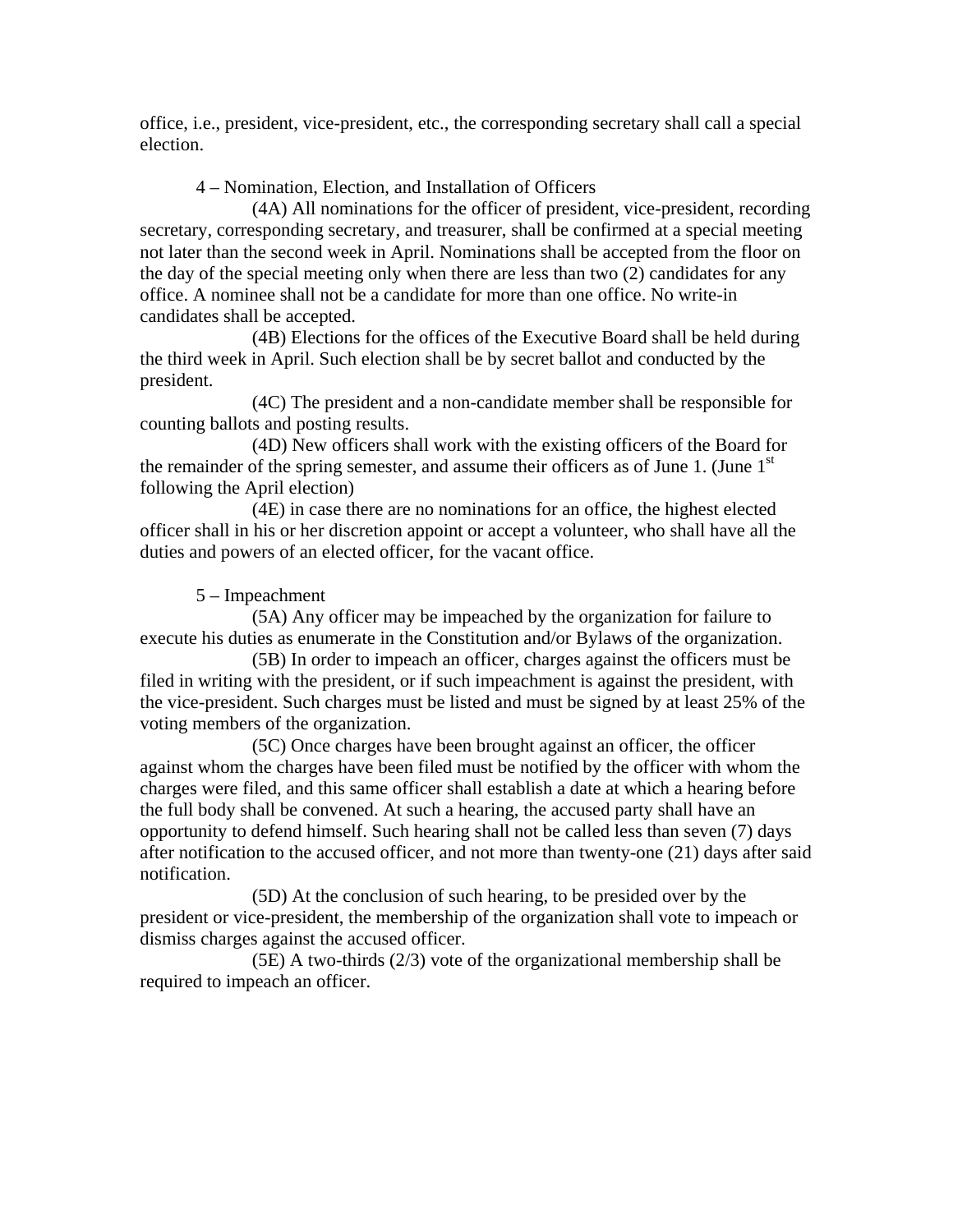#### Article III Membership

 1 – Only students at The University of Akron School of Law who pay dues to the BALSA organization are to be allowed membership without regard to race, color, creed, or national origin.

 (1A) Only members shall have the right to vote and to hold office, others may participate in the activities that the organization undertakes.

(1B) Dues shall be as defined and outlined in the Bylaws.

## Article IV

## Bylaws

 1 – Bylaws – The Bylaws of the BALSA shall be adopted by a majority vote of the organization's membership. Thereafter, it shall require a majority vote of the membership at a regularly scheduled meeting to adopt, amend, or repeal any Bylaw of the organization.

## Article V Amendments to the Constitution

 1 – Any member of the organization shall, if he-she desires, propose amendments to the Constitution. However, one-third (1/3) of those in attendance at a regular or special meeting of the organization must concur as to the desirability of such an amendment as proposed by a member. Notice of the proposed amendment shall be in writing and given to all members of the organization one (1) week prior to voting. The amendment shall be passed and approved by no less than two-thirds (2/3) of all voting members of the organization at a regular or special meeting.

# Article VI

## Effective Date

 1 – Effective Date – This Constitution and its accompanying Bylaws shall take effect twenty-four (24) hours after ratification by a majority of the voting members and the faculty approval.

 2 – This constitution was ratified by a majority of the voting members on  $\Box$  at \_\_\_\_\_\_\_\_, and thereby, became effective at  $\Box$ 

on  $\blacksquare$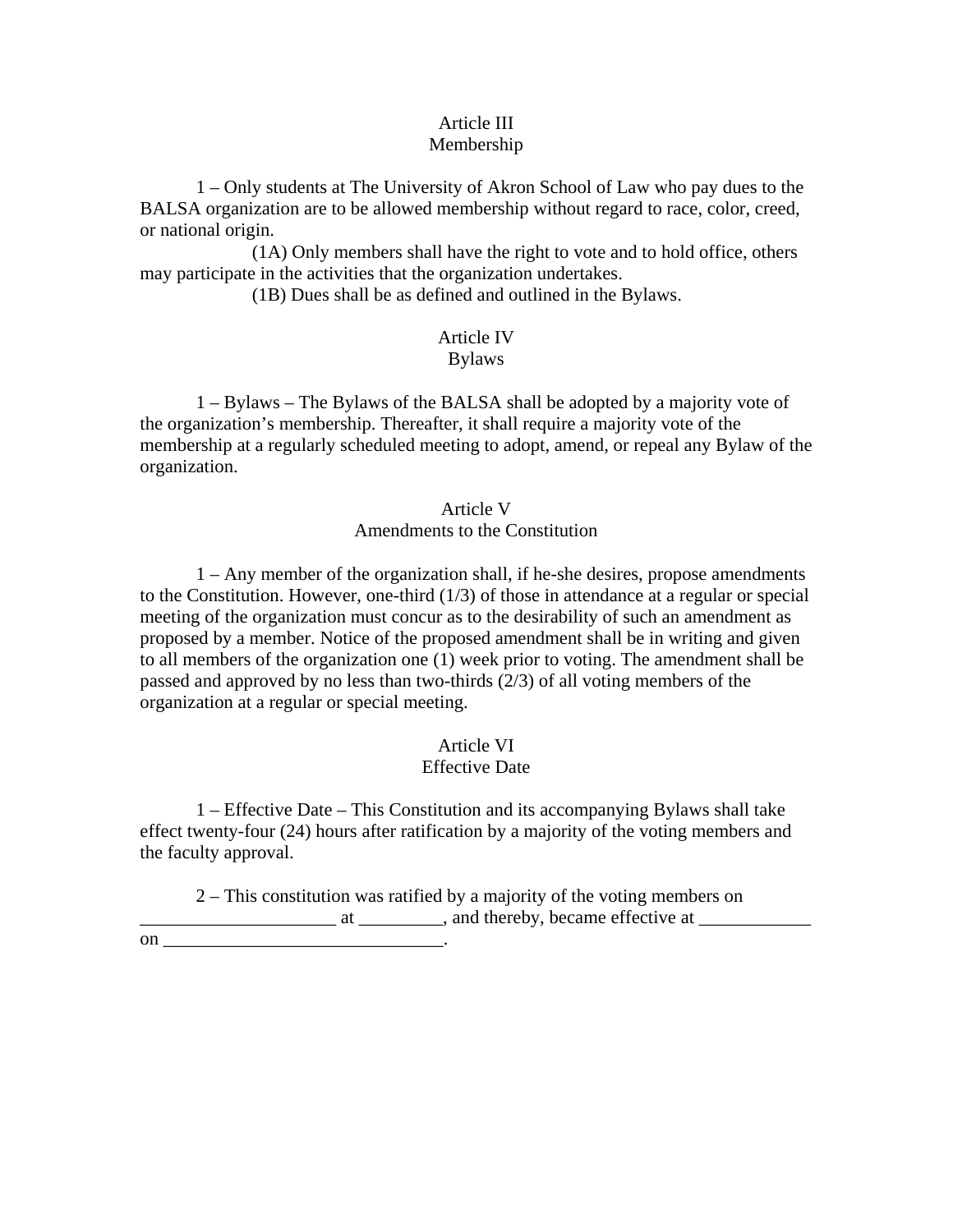### BY-LAWS

1. Specific Meeting Date: Regularly schedules meetings shall be held on Monday of every other week in the absence of a "fair and substantial" reason not to have one.

2. Each new member shall receive a copy of the Constitution and Bylaws.

3. Any member who wants to include an item on the agenda should submit such item to the recording secretary at least seventy-two (72) hours before the meeting.

4. The president and treasurer may from time to time jointly, not severally, allocate monies for necessary operational supplies not to exceed \$25.00 annually.

5. Anyone requesting funds for any purpose must present their request before the body for a vote. Funds shall be granted if a majority of the members agree by a mandate of their vote.

6. Reimbursement of any funds is contingent upon the approval of a majority of the members, where no prior consent was obtained pursuant to Bylaw #5.

7. Expenditures for remembrances (hospitalities, wedding, funeral of immediate family member) shall not exceed \$5.00 from the treasury. (This does not include personal donations).

8. The incumbent president shall preside over the election of new officers and keep the voting polls open for at least six hours the day of the election.

9. A special election will be held in the event of a vacancy in the presidency. The election shall be held within two weeks of the vacancy.

10. The president may appoint and commission a member to act as a BALSA representative or agent in unusual circumstances, but such member's authority shall not exceed the exigency of the situation.

11. The Executive Board shall be responsible for planning the budget.

12. Meetings shall be announced at least 48 hours in advance.

13. Dues shall be determined by the local chapter.

14. At least four members of the Executive Board shall be present of their meetings.

15. A majority of those present at any meeting shall have the power to vote on and pass any motion presented.